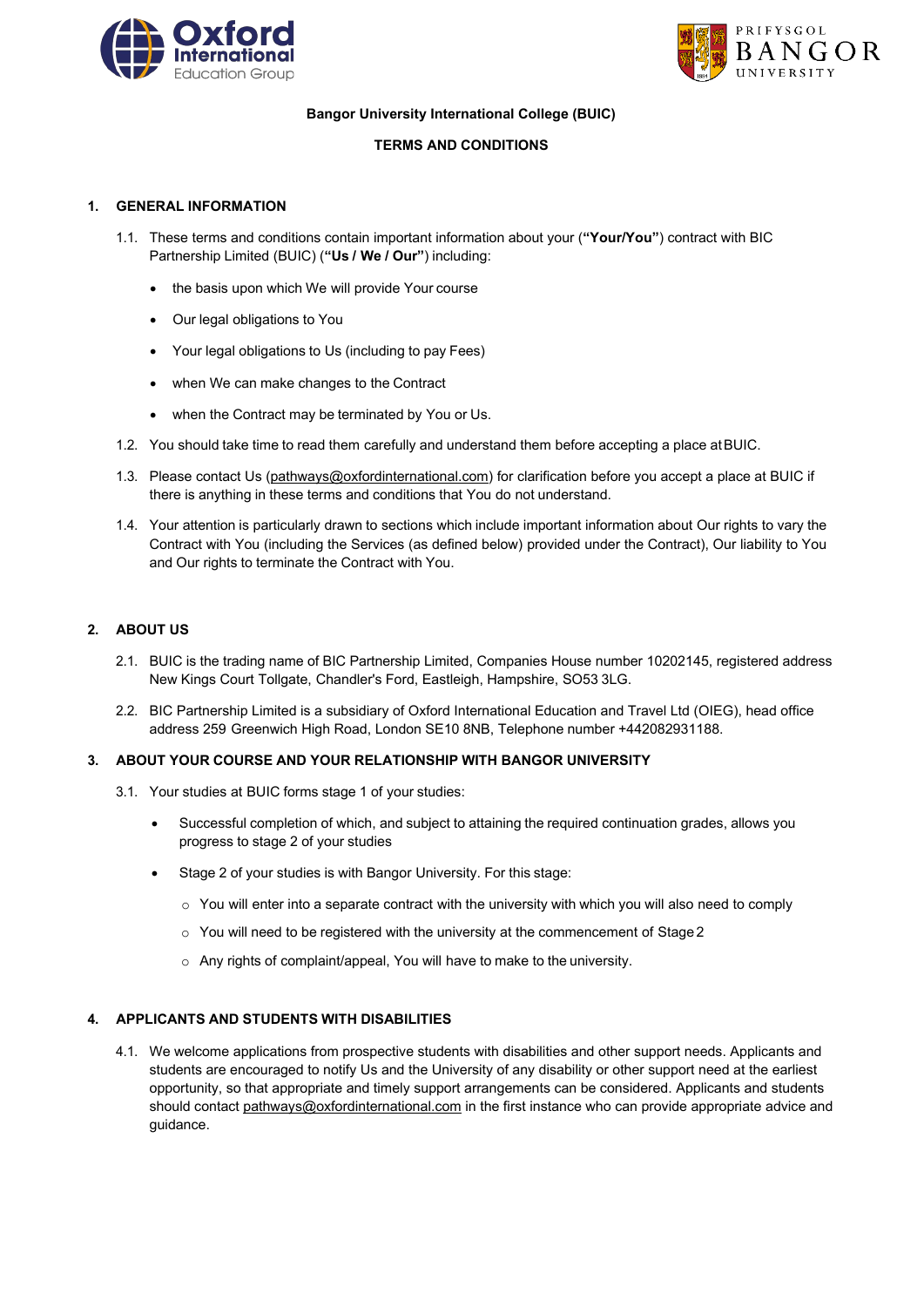



# **5. OUR CONTRACT WITH YOU**

## *The offer letter*

- 5.1. BIC Partnership Limited will issue You with an offer letter which will set out details of the offer of Your place on a course of study with Us ("**the Offer Letter**"). The Offer Letter will contain important informationabout:
	- the course, tuition, and other related services with which You will be provided ("**the Services**")
	- details about the fees payable by You for the duration of the course ("**the Fees**")
	- the duration of the Contract; and
	- details of any conditions that will apply to Your Contract.

### *Conditions with which You will need to comply*

5.2. The Offer Letter and the Terms and Conditions will set out any specific requirements with which You will need to comply as a condition of admission and/or registration on the course, in respect of Your continued registration and/or otherwise. If You fail to comply with any of these requirements, We may terminate the Contract as set out in section 13. By way of example only, conditions may include compliance with requirements in connection with English language proficiency, immigration status, or attendance.

### *Provision of information by You*

- 5.3. It is Your responsibility to ensure that all information with which You provide Us and/or which is provided on your behalf at any time (including as part of the application and/or admission process) is and remains true, accurate, complete and not misleading. Failure to comply with this requirement may result in Us withdrawing Your offer of a place on a course or terminating the Contract with You in accordance with section12.
- 5.4. Failure to comply with this requirement may also result in the University, at Stage 2, withdrawing its offer of a place or terminating its contract with You.
- 5.5. You have the right to request Us to review any decision We make to withdraw an offer or to terminate the Contract within 14 days of the date of the decision as set out in **OIEG Refund Policy (see Appendix2)**.

#### *How to accept Your offer and when the Contract becomes legally binding*

- 5.6. To accept the Offer, You must complete and sign the Acceptance Form and either pay the Tuition Fee Deposit, together with an Administration Fee if specified in the Offer Letter or submit a Financial Guarantee which relates to the Tuition Fees and in value, exceeds the amount of the Tuition Fee Deposit included in the offer letter.
- 5.7. On Our receipt of the completed and signed Acceptance Form and Tuition Fee Deposit (together with any applicable Administration Fee) or sufficient Financial Guarantee, a legally binding contract incorporating these terms and conditions will come into existence between You and Us, which remains conditional on You meeting all conditions in the Offer Letter and meeting all immigration requirements.
- 5.8. If You do not accept the offer within the specified time period, We may withdraw the offer.

### *What the Contract includes*

- 5.9. The Contract between You and Us includes the following:
	- these Terms and Conditions
	- the Offer Letter;
	- the Refund Policy
	- the regulations, policies and procedures listed [at Appendix 2 to this Contract]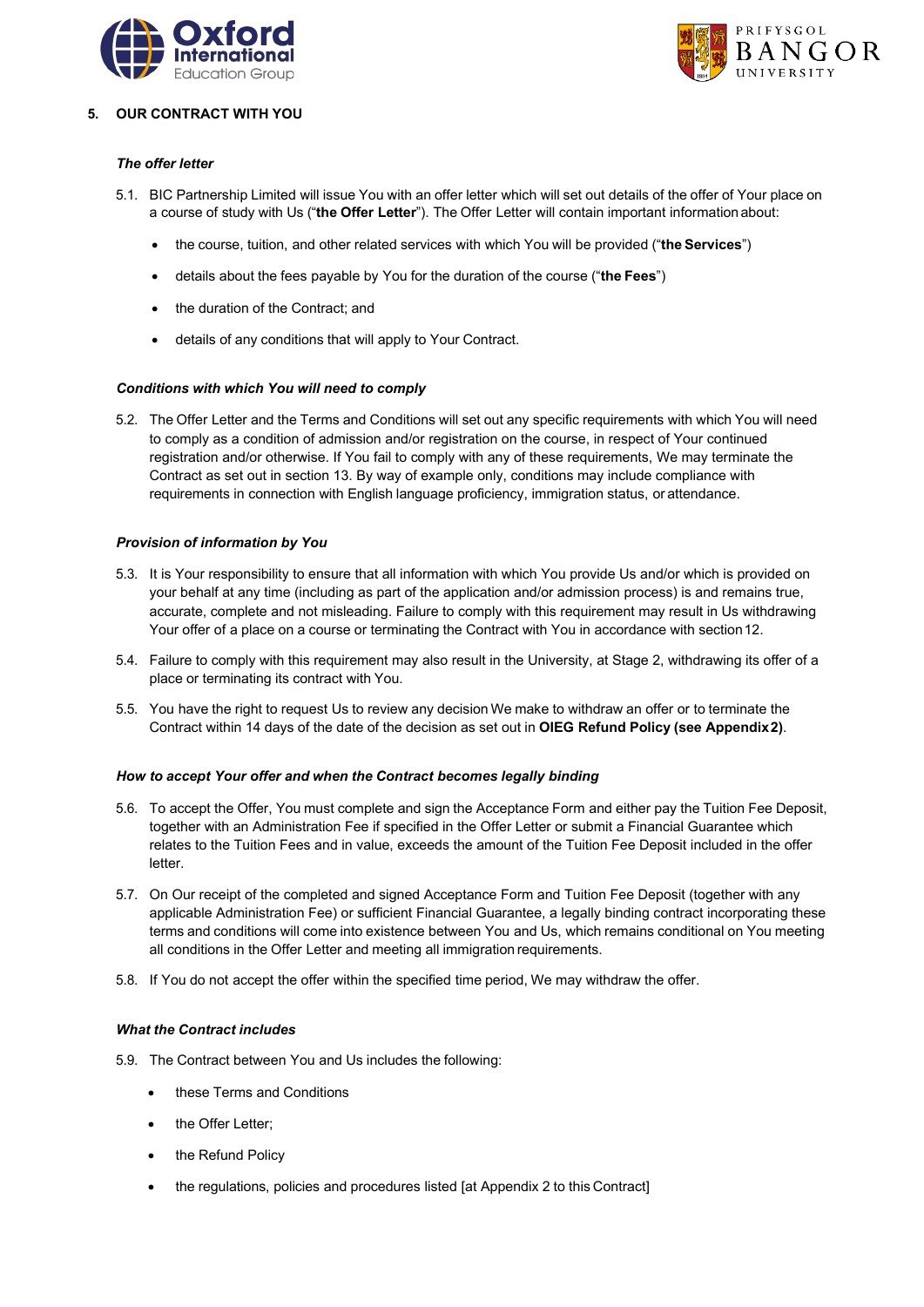



(together, the "**Contract**").

## **6. YOUR RIGHT TO CANCEL THE CONTRACT**

- 6.1. If the legally binding contract formed with the You in accordance with clause 5.6 is deemed to be a Distance Contract, You have the right to cancel the contract if You give notice of cancellation to Us within the fourteen calendar day period beginning on the day following the day on which We first received Your Acceptance Form and the Tuition Fee Deposit or Financial Guarantee.
- 6.2. To cancel Your acceptance, You must clearly inform Us of Your decision to cancel before the Cancellation Period has expired. You may do this by
	- by sending a letter to Head of Admissions, Oxford International Educational Group, 259 Greenwich High Road, London, SE10 8NB, United Kingdom or
	- by sending an email to pathways@oxfordinternational.com.
- 6.3. You may use the model cancellation form (Appendix 1) to notify Us of Your decision to cancel by letter or email, (but You do not have to use this form).
- 6.4. To meet the cancellation deadline, it is sufficient for You to send Your communication concerning Your exercise of the right to cancel before the Cancellation Period has expired. We do not have to have received it before the expiry of the Cancellation Period.
- 6.5. If You cancel Your acceptance within the 14 day Cancellation Period, We will reimburse any tuition fee payment (including any deposit) received from You as soon as We can, and no later than 14 days after the day on which You informed us of Your decision to cancel Your acceptance. Refunds will only be made as detailed in our Refund Policy.
- 6.6. We may start to provide You with Services before the end of the Cancellation Period if You request Us to do so, for example if You are only applying to Us very soon before Your course is due to start. This will not prevent You from cancelling the Contract during the Cancellation Period. However, if You decide to cancel the Contract once We have started to provide Services to You, then We will be entitled to deduct from any refund a fair amount to reflect the Services You will actually have received until You notified Us of Your wish to cancel. This may include, for example, the costs of any requests for sponsorship visas and/or the cost of any tuition.
- 6.7. Please refer to sections 13 and 14 for further details about how the Contract can be ended after the expiry of the Cancellation Period.

## **7. YOUR OBLIGATIONS**

- 7.1. You are required to:
	- comply with the terms and conditions of the Contract
	- keep all information provided to Us (including Your contact details) up to date and notify Us promptly of any changes in Your information by contactin[g pathways@oxfordinternational.com](mailto:pathways@oxfordinternational.com) or by informing the college administrative manager if you had already enrolled
	- meet any and all conditions set out in Your Offer Letter and (where relevant) continue to satisfy them throughout the period of Your registration with Us / on the course
	- pay all Fees and Additional Charges when due
	- comply with all codes, regulations, policies and procedures as amended from time to time (these are listed at Appendix 2 to this Contract which also set out links to each) including in respect of Your attendance, participation on the course and conduct.
	- enrol with Us at the start of Your course and, subject to You meeting the requirements for the following stage of the course, re-register with Bangor University subsequently.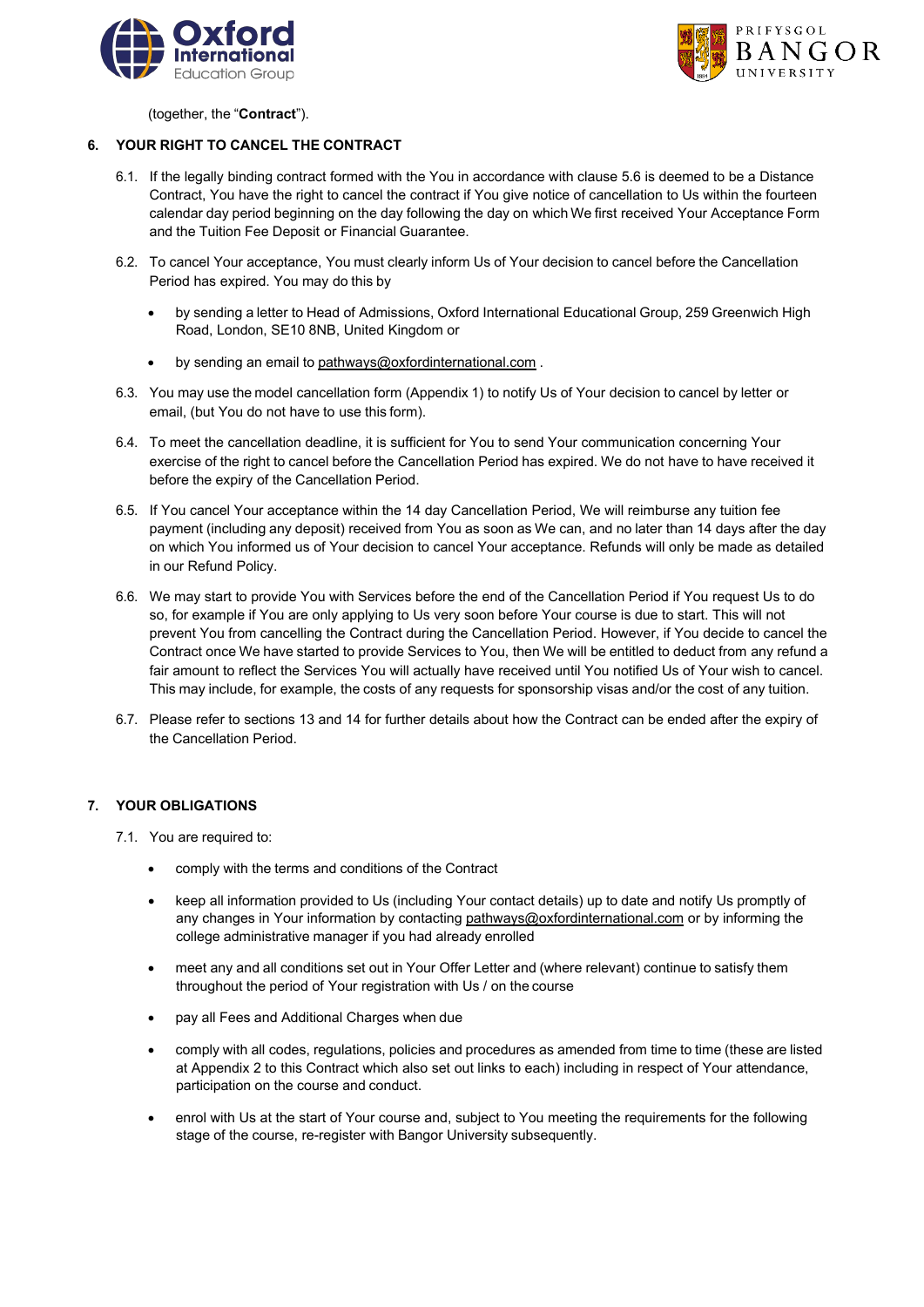



## **8. OUR OBLIGATIONS AND THE SERVICES WE WILL PROVIDE**

## 8.1. We will:

- provide the teaching, assessments, learning support, pastoral support and other educational support services
- provide the Services to You with reasonable care and skill
- arrange for the transition to Stage 2 of your studies at the University, subject to You attaining the continuation requirements and
- notify You of any changes to the Contract as soon as reasonably practicable.

## **9. FEES AND ADDITIONAL CHARGES**

#### *Obligation to pay*

- 9.1. The amount of Your Fees will vary depending on whether We categorise Your fees status as a "Home/EU student" or an "Overseas" student. Your Offer Letter will make clear how We categorise You and the amount of Fees and any Additional Charges payable by You under the Contract.
- 9.2. Your obligations under the Contract include paying all Fees and Additional Charges when due. Details of when and how You are required to make payments are set out in the Offer Letter:
	- 9.2.1. If Your Fees are funded by a loan from the Student Loan Company, funding payments will be made by the Student Loan Company to the University and the University will be responsible for making payment of Your Fees to Us. You will remain responsible to pay Us the Fees and any Additional Charges in the event that the Student Loan Company fails to do so when those Fees or any Additional Charges become due. If a refund is payable under this Contract, We will, via the University, be required to make any refund directly to the Student Loan Company.
	- 9.2.2. If Your Fees are not funded by a loan from the Student Loan Company, You will be responsible for making payment of Your Fees and any Additional Charges to Us when they fall due. If You have arranged for a third party (for example, a financial or government sponsor) to pay Fees and/or Additional Charges on Your behalf You will remain responsible to pay Us the Fees and any Additional Charges in the event that the third party fails to do so when those Fees or any Additional Charges become due. If a refund is payable under this Contract, We may be required to make any refund directly to the third party who paid the Fees and/or any Additional Charges on Your behalf.

#### *Payment by instalment*

9.3. We may, in Our absolute discretion, agree that You may pay the Fees in instalments. If We agree to payment by instalments, You must make payment in accordance with the agreed instalment plan. Any such payment plan must be agreed before You enrol.

#### *Administration and Other Fees*

- 9.4. In addition to the Fees, You may also be required to pay the following additional fees:
	- **an administration fee:** This is payable when You submit Your application and is currently £200 ("**Administration Fee**");
	- **a late enrolment fee:** If You are late enrolling on a course, a late enrolment fee of £100 per academic week that You are late enrolling (such fee to be adjusted pro rata in relation to any part of an academic week that You are late enrolling), to be capped at a maximum of £400 ("**Late Enrolment Fee**");
	- **bank charges, surcharges and/or commission;**
	- **a re-attendance fee:** If You wish to re-attend Your BUIC course or any part thereof, equivalent to the number of terms re-attended ("**Re-attendance Fee**");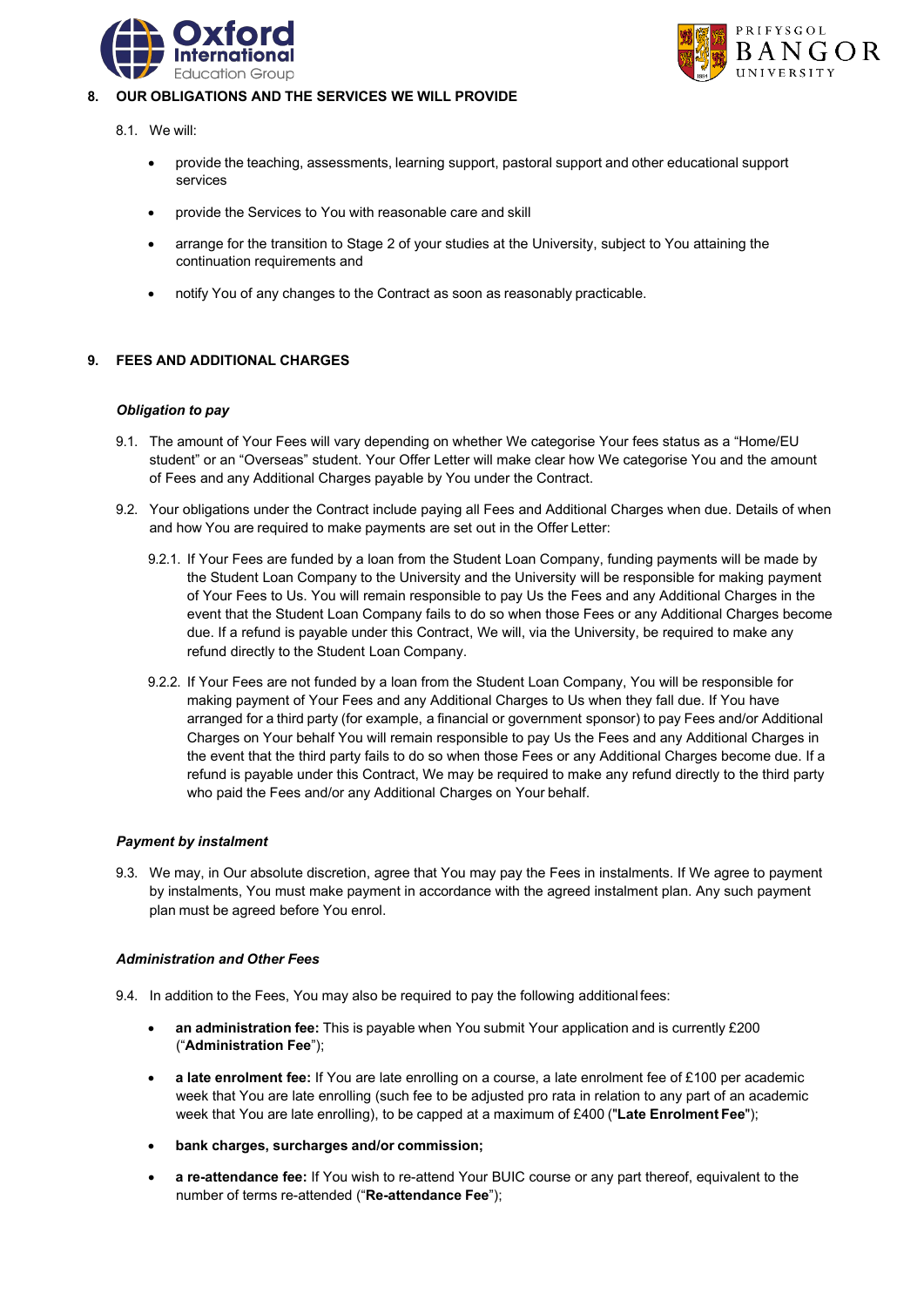



- **a fee of £150 for re-assessment:** (If required) in each module ("**Re-assessment Fee**"); or
- **additional optional study resources** e.g. textbooks from £10 onwards.

#### *Method of Payment and Payment Plans*

9.5. For details on the method of payment, please refer to Your offer letter

#### **10. OVERPAYMENTS AND CLAIM PERIODS**

- 10.1. Any overpayment will be automatically credited to your university tuition fee upon progression
- 10.2. If you fail your programme at the College, withdraw from your course or we decide to terminate your studies you will be entitled to a refund of your overpayment. BIC Partnership Ltd will make all reasonable attempts to contact you on the contact details you have provided to us whilst enrolled as a student to return the money to you. If we have been unable to contact you and you haven't claimed your refund within seven years, the amount will be written off and you will no longer be able to claim back this overpayment.
- 10.3. If you interrupt your studies, your overpayment will be credited to your University tuition fee upon progression. If you fail to return within the return timeframe, we will proceed with the termination of your studies and will backdate it to when you interrupted. As above, we will make all reasonable endeavours to contact you to refund any outstanding amount. However, if you haven't claimed your refund within seven years from the end of the return timeframe, we will write off this amount and you will no longer be able to claim this overpayment.

### **11. UNPAID FEES AND ADDITIONAL CHARGES**

- 11.1. If Your Fees and any additional charges are not paid when they are due, this may result in You being suspended, not being allowed to enrol, re-enrol or not being allowed to graduate.
- 11.2. In addition, We may charge interest on late or unpaid Fees. Debt collection fees may also be recovered from You and an administration fee may be charged in respect of dishonoured cheques. Any interest that may be charged on late or unpaid fees will be added at the base rate +1% of the **National Westminster Bankplc**.

#### **12. INTELLECTUAL PROPERTY**

12.1. The ownership of intellectual property rights is subject to the University's General Regulations. Further information is available in <https://www.bangor.ac.uk/regulations/regulations/reg13.php.en>

## **13. OUR RIGHT TO MAKE CHANGES TO THE CONTRACT (INCLUDING COURSE CHANGES AND CLOSURES)**

#### *How we can make changes to the Contract and how this may impact you*

13.1. Whilst We will always try and minimise making changes to the Contract including changes to the Services and/or Course, there may be times where changes are needed. This section describes the circumstances when We can make changes, as well as providing You with further information about what We will do where We look to make such changes.

#### *Changes to pre-Contract information*

- 13.2. If any information that We may have given to You at the time You were researching Us and making an application for the Course changes by the time We send out Our Offer, We will highlight details of those changes in the Offer.
- 13.3. By accepting Our Offer, You will be confirming that You are accepting Our Offer on the basis of the changes documented in the Offer. Examples of changes that We may make at this stage could include the following:
	- changes made in response to feedback from students and/or external examiners;
	- unavoidable changes in Our academic or student support staff;
	- where We advised that the Course was subject to approval/accreditation/validation at the time We advertised the Course, if approval/accreditation/validation has not been obtained by the date of Your offer, We may need to combine, alter or discontinue a Course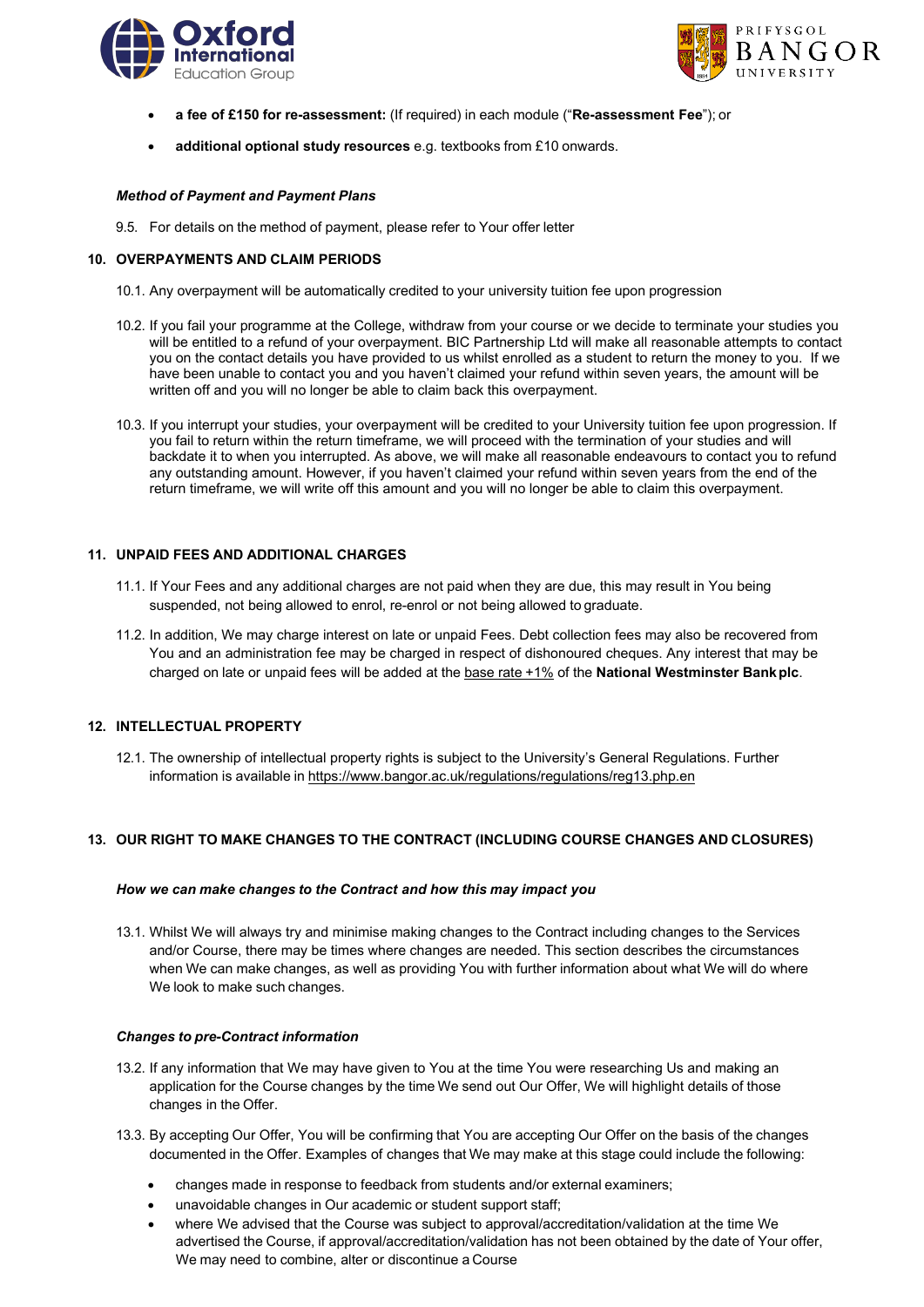



- changes that are required by law and/or as a result of a regulatory requirement that OIEG, as a provider of educational services, is required to comply with;
- changes that are required by a statutory, regulatory and/or professional body and/or other regulator;
- reasonable changes to the content and teaching provided on the Course;

## *Changes after You have entered into the Contract with Us*

- 13.4. Where We need to make changes to the Contract and Services after our Contract has been formed, We will, in each case, assess the potential impact of such change on the Contract and Our students and will follow the principles set out in this section at all times. We are always looking to improve and enhance students' experience with Us, and We will engage in dialogue with Our students throughout their studies, as well as with Our teaching staff, and will actively seek feedback from these groups about how We can improve Our service delivery to Our students.
- 13.5. The circumstances that We describe in this section are not the only ones that may arise during Your studies with Us, but these will give You some context as to when We may need to amend the Contract (including the Services and Course).

### *When we can make changes to the Contract*

13.6. We can make changes to our Contract including to the Services and/or Course

- to reflect changes in the law and/or professional, regulatory and/or statutory body and/or UKVI requirements;
- as required by government policy, regulatory requirements and/or guidance and/or a decision of a competent court or similar body;
- to comply with any requirement set by the Office for Students and/or any other regulator or funding body;
- to comply with validating university and/or awarding/accrediting body requirements;
- to deal with unavoidable changes in Our academic and/or support staff;
- to address and/or to take steps in response to a security threat;
- to incorporate sector good practice guidance;
- in light of student feedback and/or external examiners' feedback;
- to reflect material developments in academic teaching, research and/or professional standards and/or requirements;
- minimum enrolment numbers;
- withdrawal of any relevant validation or accreditation;
- to reflect changes made by a placement provider and/or withdrawal of a placement by a placement provider
- to reflect changes made by the University and/or the requirements of a collaborative partner
- for any other valid reason.

## *What type of changes may be made?*

13.7. The reasons in section above may result in a number of different changes being made by Us in response. We have set out in this section some examples of these responses and, to help You understand what such changes may mean for You in practice, We have done this by referring to those examples using the headings "major changes" and "minor changes". The provisions of section 12.8 and 12.9 will apply depending on the type of change that is anticipated at the time.

## *(i) Minor Changes (non-exhaustive list of examples)*

- reasonable changes to the timetable for delivery of the Course;
- reasonable changes to the number of classes/lectures and other teaching activity relating to the Course;
- reasonable changes to the methods by which the Course is delivered and/or assessed;
- reasonable variations to the content and syllabus of the Course;
- changes to the location of the Course teaching facilities, provided these are within the same campus and/or provided they are of equivalent quality as those advertised by Us;
- additions and/or withdrawals of certain non-core modules on the Course;
- changes to reading lists to deal with changes in the relevant subject area relating to the Course to ensure the same remains as up to date as possible;
- procedural changes to Our Student Handbook that help improve the same to Your benefit;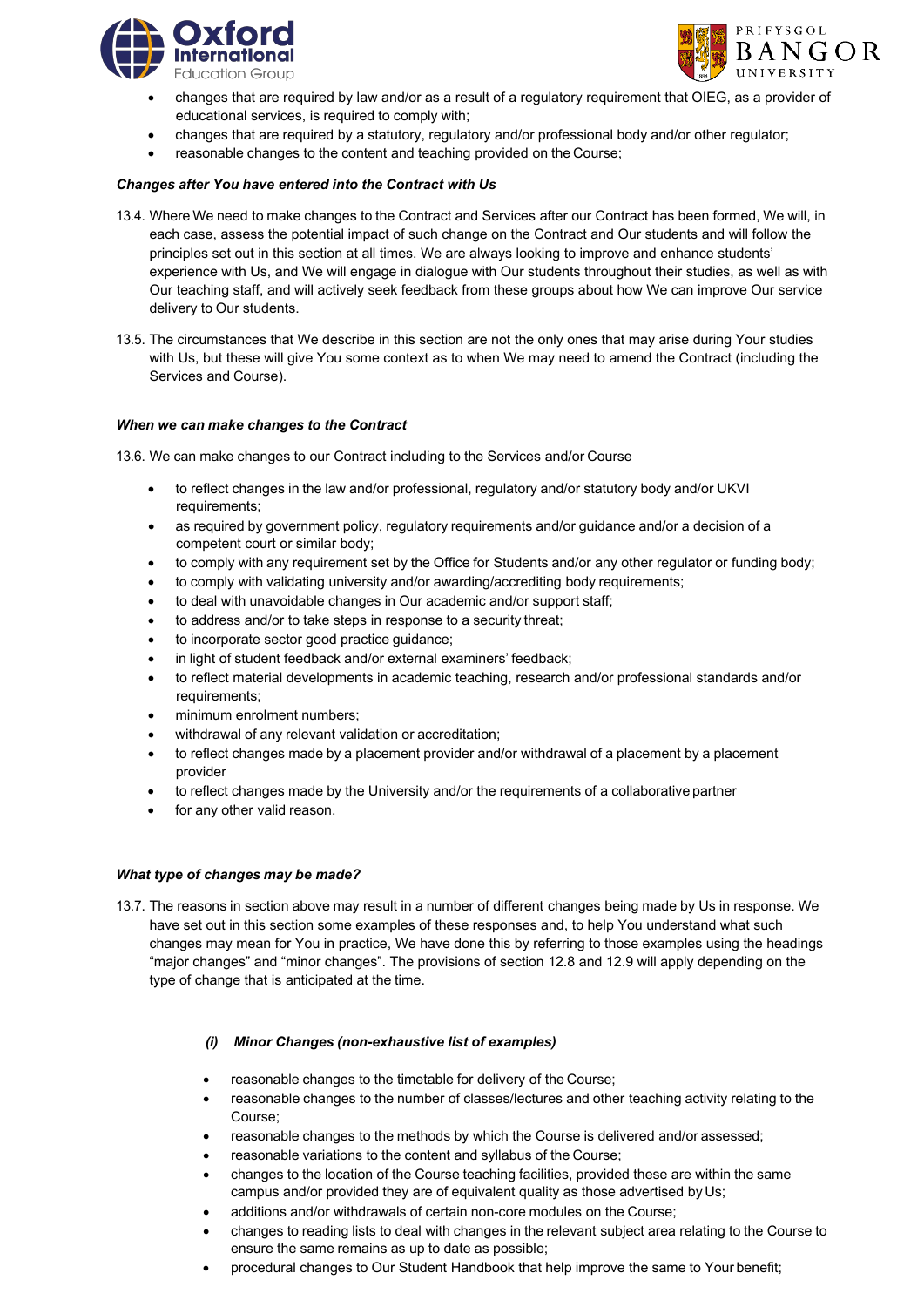



## *(ii) Major Changes (non-exhaustive list of examples)*

- changes to the way that We teach, supervise and/or assess a course to ensure that We are continuing to provide that course to You lawfully and/or in accordance with academic standards and quality;
- to make additions and/or withdrawals of certain core/compulsory modules on Your Course;
- to implement more significant changes to Our courses;
- changing Our security procedures to such an extent as may materially impact on the way that You previously acted when on campus with Us;
- significant changes to the location or specification of Your Course teaching facilities, which could include moving the Course to a different campus or a location that is not located near the original delivery campus.
- to make significant changes to Our Student Handbook that help improve them where the same are not to your benefit.

### *How We will tell you about changes to the Contract*

- 13.8. For minor changes, We will notify You of any amendments via the email address listed on your application form, by providing You with as much notice as is in Our view appropriate in the circumstances. Where possible, We will look to provide this notice to You in advance, but this may not always be possible.
- 13.9. For major changes, We will notify you via the email address listed on your application form as soon as possible, and in any event, generally no later than 14 days before We are due to make the relevant change. It is your responsibility to keep your contact details updated with Us. If you need to change your contract details, you can email [pathways@oxfordinternational.com](mailto:pathways@oxfordinternational.com) or contact the College Administration.
- 13.10. If You do not agree with a major change We make to the Contract, You will be entitled to terminate the Contract in accordance with clause 14, and You may be entitled to an appropriate refund of the Fees You have paid to Us.

## *Withdrawal of Courses*

#### *(i) Pre-commencement of Course*

13.11. There may be times where We need to discontinue the Course or decide not to provide the Course or to merge or combine the Course with other Courses of study if such action is reasonably considered to be necessary by Us. If We decide to take such action prior to the Course commencing, then We will use reasonable endeavours to notify You in advance and You shall be entitled to cancel this Contract by written notice to OIEG Head of Admission. In these circumstances You will be entitled to a refund of any deposit/Fees which You have paid.

## *(ii) Post-commencement of Course*

- 13.12. There may also be times where We need to discontinue the Course or to merge or combine the Course with other courses after the Course has commenced if such action is required as a result of one of the reasons set out in section 12.6.
- 13.13. We will take reasonable steps to seek to:
	- offer you a place on an alternative course (subject to place availability and You complying with the requirements of admission to and registration on that Course); or
	- at Your request assist you to join another course at another provider, and
	- if appropriate, issue You with a refund of the Fees paid.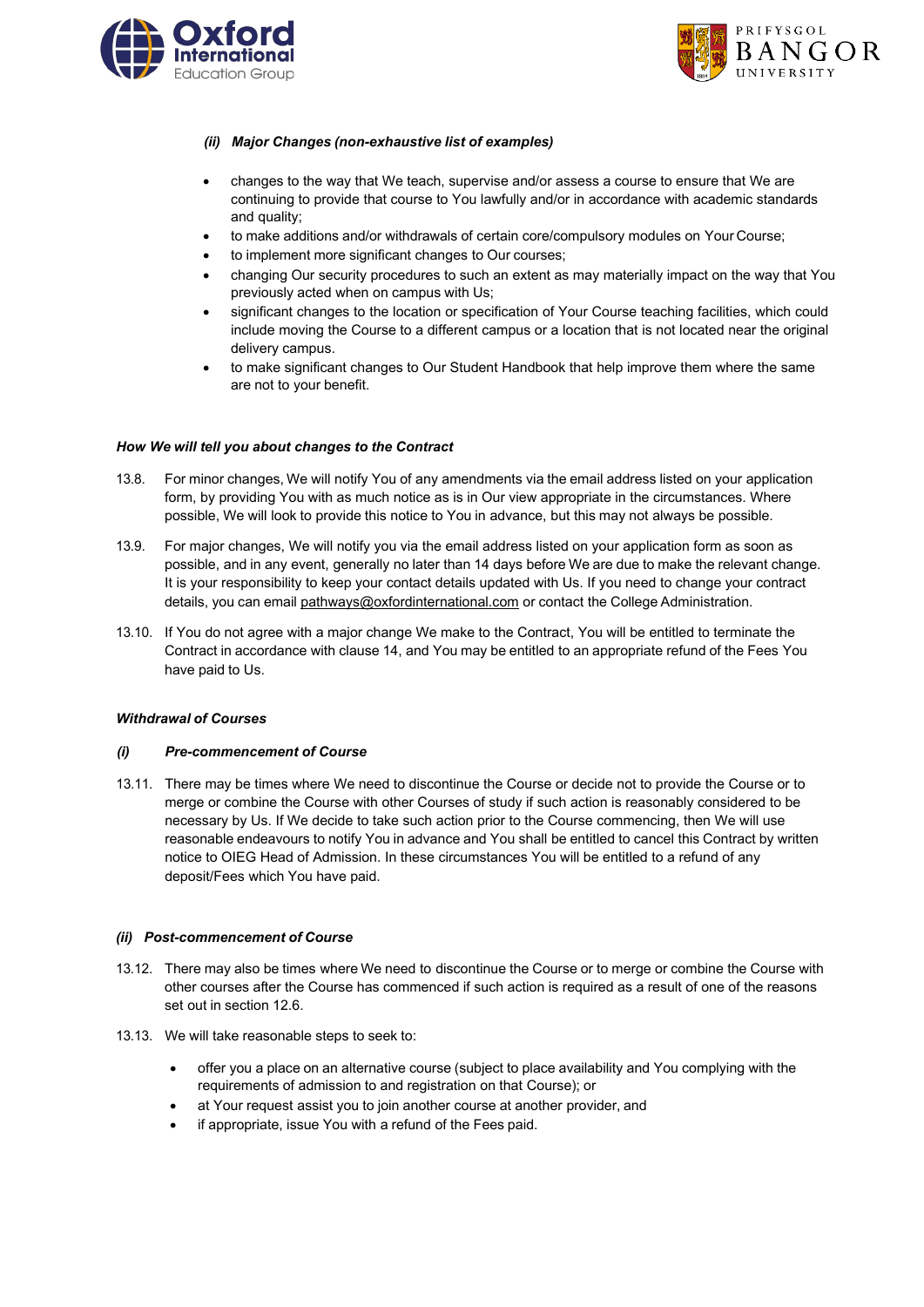



# **14. TERMINATION OF THE CONTRACT BY US**

- 14.1. We may terminate the Contract on notice to You such notice as may be appropriate having followed any relevant policies or procedures as a result of:
	- Us becoming aware that information You have provided to Us is untrue, inaccurate, incomplete and/or misleading and/or at any point becomes untrue, inaccurate, incomplete and/ormisleading;
	- You failing to materially comply with Your obligations under this Contract;
	- You failing to comply with requests for information, to make declarations and/or to meet specific requirements of Your course and/or conditions as specified in the Offer Letter;
	- Your circumstances changing so that You no longer have permission to remain in the UK, You acquiring a relevant criminal conviction or developing a health condition that prevents You from meeting the occupational health requirements of your course;
	- You failing to meet the requirements to register for Your course;
	- material breach by You of Our regulations, policies, procedures and/or codes;
	- You failing to meet the required standard performance of Your course as prescribed by academic and professional suitability requirements;
	- if You do not pay Your Fees by the specified due date for payment, and where You fail to make good Your debt following the period specified within Our debt recovery policies. This includes where You have an agreement with a third party (e.g. a sponsor) for them to pay Your Fees on Your behalf;
	- where You engage in any activity or otherwise act in a manner that brings Us into disrepute;

### **15. TERMINATION OF THE CONTRACT BY YOU**

- 15.1. You have the right to terminate this Contract in the following circumstances:
	- 15.1.1. where We seek to make a significant change to the Contract that You do not agree with;and
	- 15.1.2. at any other time without reason.

### **16. WHAT HAPPENS IF THIS CONTRACT IS TERMINATED**

- 16.1. In the event of termination of Your Contract by You or by Us as permitted in sections 13 and 14 above, You may be entitled to a refund as indicated in the Refund Policy (See Appendix 2)
- 16.2. Please note that if either You or We terminate the Contract under sections 13 or 14 above and You have a tuition fee loan from the Student Loans Company, We will, via the University, notify the Student Loan Company that their liability for tuition fees has reduced and therefore the Student Loan Company will reduce the amount of Your loan. If a third party pays Fees on Your behalf, We may pay any refund directly to that third party.

#### **17. COMPLAINTS**

- 17.1. We operate a complaints procedure and policy (see Appendix 2)
- 17.2. You may also refer Your complaint to the College Director.
- 17.3. If You have any queries about Your Contract, You should contact [pathways@oxfordinternational.com](mailto:pathways@oxfordinternational.com)

## **18. DISCLOSURE AND BARRING SERVICE (DBS) CHECKS**

- 18.1. OIEG is very mindful of any duties it may have under the Safeguarding Vulnerable Groups Act 2006 (as amended) ("SVGA"). These duties may apply (for example) in the case of:
	- 18.1.1. Students who are aged under 18; or
	- 18.1.2. Students who are "vulnerable adults"; or
	- 18.1.3. Students, for example medical or teaching students on work placements, who may come into contact with vulnerable adults or children during the course of their studies.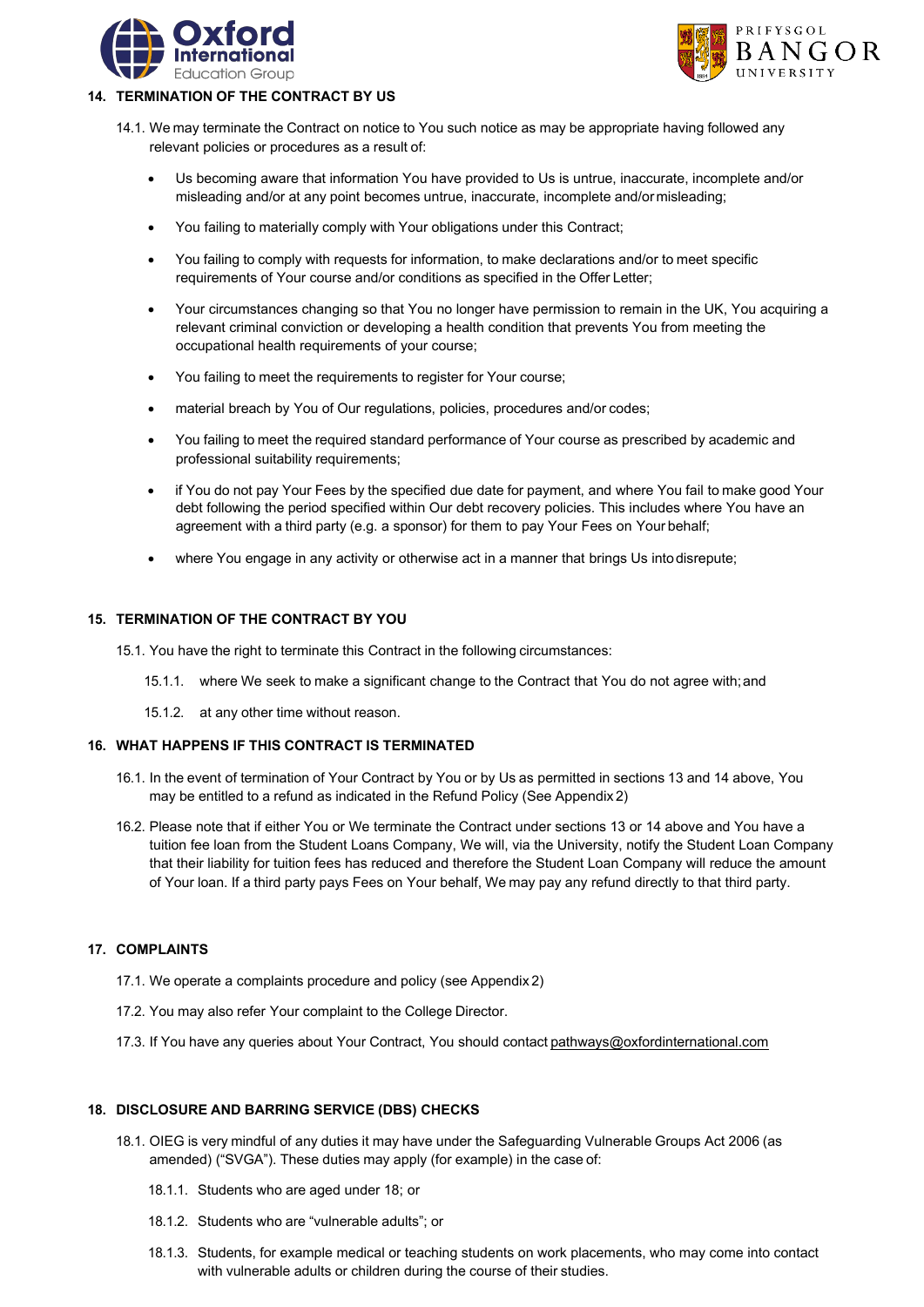



- 18.2. OIEG expects all its staff, students and contractors to be alert to any concerns about the welfare of children or vulnerable adults (for example, hospital patients) and to report any such concerns they may have, however apparently trivial, as soon as possible to the relevant safeguarding officer (who may be the safeguarding officer at a school or hospital, in the case of a placement).
	- 18.2.1. The SVGA may require OIEG, BUIC and/or BU to:
	- 18.2.2. Check whether certain individuals are barred from undertaking activities regulated by the SVGA, and/or to undertake criminal record checks; and
	- 18.2.3. Supply certain information about individuals to the Disclosure and Barring Service, for example, where OIEG considers someone to pose a risk of harm to children or vulnerable adults.
- 18.3. BU's Safeguarding Policy (Procedure and Guidance) explains in more detail how such matters should be approached and is available [here](http://www.dmu.ac.uk/documents/dmu-staff/pod/safeguarding/dmu-safeguarding-policy.pdf)<https://www.bangor.ac.uk/governance-and-compliance/safeguarding.php.en>

### *Criminal Offences whilst you are Enrolled at BUIC and/or BU*

18.4. Students must disclose to OIEG, BUIC or BU if they are convicted of "relevant criminal offences" at any time whilst they remain a student at BUIC. Details of what amounts to a "relevant criminal offence" differs for students involved on teaching, health and clinical programmes (for example, medicine, pharmacy and nursing).

## *Offers and courses which are conditional on Criminal Records/Disclosure and Barring Service, ATAS or Occupational Health checks*

- 18.5. As owners of the Admissions process, BU may withdraw an offer, refuse to admit you or may withdraw you from your course or research activity, for any failure to comply with the terms of any requirements (whether imposed by legislation or regulatory requirement, or otherwise reasonably required by OIEG, BUIC or BU) that your offer, studies or research activity require:
	- 18.5.1. Satisfactory criminal record/disclosure and barring service checks;
	- 18.5.2. An Academic Technology Approval Scheme (ATAS) certificate (including compliance with its terms);
	- 18.5.3. Satisfactory occupational health checks (but subject to OIEG obligations under the Equality Act 2010 in respect of students with disabilities).
- 18.6. If you believe a decision by OIEG, BUIC and/or BU in respect of such matters is incorrect, you may invoke the relevant complaints procedure (please see the relevant Chapter of BU's General Regulations and Procedures affecting Students and the BU BUIC Complaints Procedure (Appendix 2).

#### **19. IMMIGRATION AND VISAS**

- 19.1. If you require a visa to study in the UK, You must Comply with any visa requirements, including those from the Student Sponsor, Bangor University (see Appendix 2 and available in BUIC).
- 19.2. It is the student's responsibility to obtain the correct immigration status prior to enrolment at the BUIC and to maintain this during the Programme of Study. Relevant supporting documentation such as a passport, a valid vignette (sticker) in the passport and/or Biometric Residence Permit (BRP) are required before enrolment at the centre can commence. If you have a pending visa application, evidence such as completed application form and correspondence with the Home Office/UKVI are also required. We do not tolerate fraud or false or misleading representation in the process of obtaining an offer or visa under our sponsorship. This may also impact upon on any refund of fees you have paid to us. See Refund Policy (Appendix 2) for further details.
- 19.3. Students must observe the relevant immigration regulations at all times such as work limits and police registration requirements. Breach of such regulations may lead to withdrawal.
- 19.4. Any students withdrawing from a Programme of Study after the CAS has been used will be reported to the Immigration Authorities as a curtailment of their programme. Documentary evidence will be required to show that you have not breached the rules and regulations of UK immigration laws, including proof of your current location.
- 19.5. Students also must ensure they are aware and understand the Student rules and policies relevant to their enrolment and immigration conditions. These policies include, but are not limited to, Attendance Policy and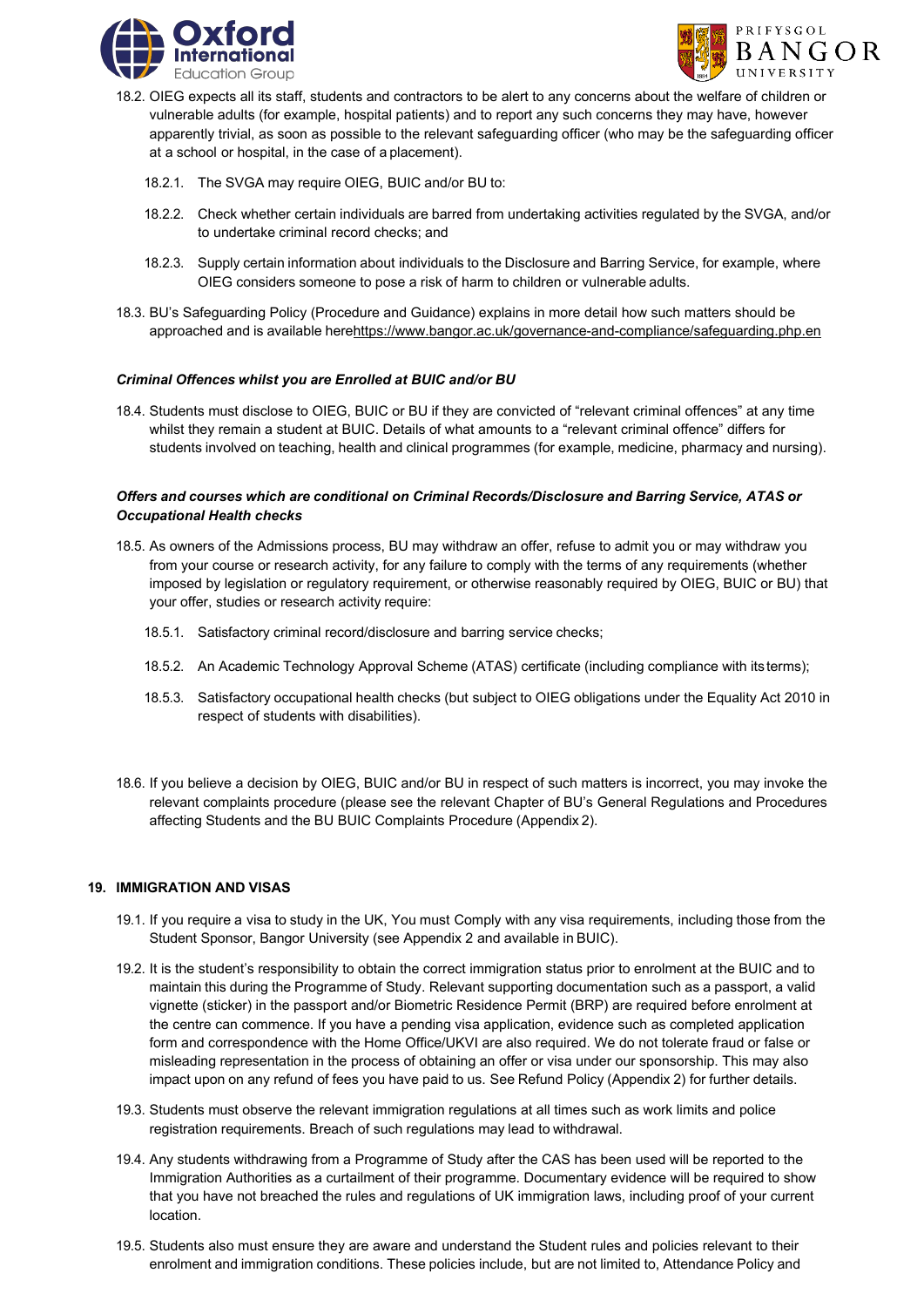



Discipline Policy. Failure to comply with these policies could lead to withdrawal from BUIC and subsequent withdrawal of visa sponsorship.

## **20. OUR LIABILITY TO YOU**

- 20.1. If We fail to comply with this Contract, We are responsible for loss or damage You suffer that is a foreseeable result of Our breach of this Contract or Our negligence, but We are not responsible for any loss or damage that is not foreseeable. Loss or damage is foreseeable if they were an obvious consequence of Our breach or if they were contemplated by You and Us at the time We entered into this Contract.
- 20.2. We cannot accept responsibility and We will not be liable to Youfor:
	- 20.2.1. any damage to Your property (including to vehicles and bicycles parked on campus or at other parking locations as designated by Us and to personal equipment such as mobiles, tablets and laptops) unless caused by Our negligence;
	- 20.2.2. work submitted for assessment that is not returned;
	- 20.2.3. personal injury or death except in so far as it is caused by Our negligence; or
	- 20.2.4. loss of opportunity and loss of income or profit, however arising.
- 20.3. We do not exclude or limit in any way Our liability for:
	- 20.3.1. death or personal injury caused by Our negligence or the negligence of Our employees, agents or subcontractors;
	- 20.3.2. fraud or fraudulent misrepresentation; or
	- 20.3.3. any other matter which we are not permitted to exclude or limit our liability by law.
- 20.4. We will not be liable or responsible for any failure to perform, or delay in performance of, any of Our obligations under this Contract that is caused by an Event Outside Our Control.
- 20.5. An Event Outside Our Control means any act or event beyond Our reasonable control including without limitation:
	- 20.5.1. strikes, lock-outs or other industrial action by third parties;
	- 20.5.2. strikes, lock-outs or other industrial action by Our employees;
	- 20.5.3. civil commotion, riot, invasion, terrorist attack or threat of terrorist attack, war (whether declared or not) or threat or preparation for war, fire, explosion, storm, flood, earthquake, subsidence, epidemic or other natural disaster or "act of god", or failure of public or private telecommunications networks.
- 20.6. If an Event Outside Our Control takes place that affects the performance of Our obligations under theContract:
	- 20.6.1. We will contact You as soon as reasonably possible to notify You; and
	- 20.6.2. Our obligations under these Terms and Conditions will be suspended and the time for performance of Our obligations will be extended for the duration of the Event Outside Our Control.
- 20.7. Should an Event Outside Our Control interfere with Our ability to deliver Your course, We will use reasonable endeavours to minimise the disruption caused to You.

## **21. HOW WE USE YOUR PERSONAL DATA, AND YOUR OBLIGATIONS**

- 21.1. The University's Data Protection Policy and Our Data Protection Policy explain what data We might hold about you, how we use it, who we might share it with and the reasons for doing that. The OIEG Privacy Policy can be accessed here: <https://www.oxfordinternational.com/about-oxford-international/privacy-policy/>
- 21.2. Students who are involved in dealing with other peoples' personal data (for example in some research projects, or in the course of a work placement at a hospital) must ensure that they abide by the requirements of data protection law (which contains requirements about security of personal data, and how such data is used and shared). They should refer to relevant policies [https://www.bangor.ac.uk/governance-and](https://www.bangor.ac.uk/governance-and-compliance/dataprotection/)[compliance/data protection/](https://www.bangor.ac.uk/governance-and-compliance/dataprotection/)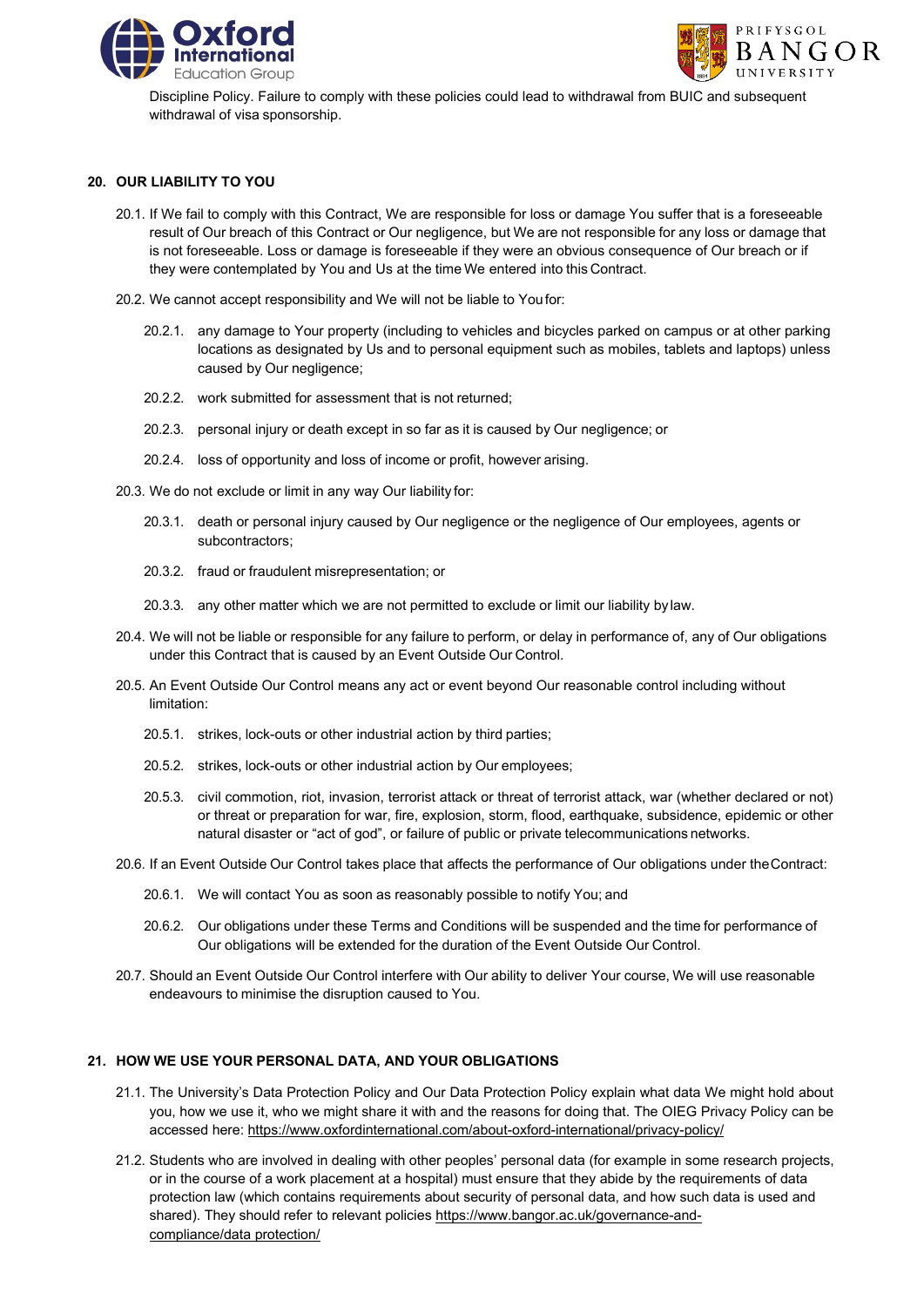



## **22. OTHER IMPORTANT TERMS**

- 22.1. We may transfer Our rights and obligations under the Contract to another organisation, and We will always notify you in writing if this happens, but this will not affect Your rights or Our obligations under the Contract.
- 22.2. This Contract is between You and Us. No other person shall have any rights to enforce any of its terms.
- 22.3. Each of the paragraphs of these terms operates separately. If any court or relevant authority decides that any of them are unlawful, the remaining paragraphs will remain in full force and effect.
- 22.4. If We fail to insist that You perform any of Your obligations under these terms, or if We do not enforce Our rights against You, or if We delay in doing so, that will not mean that We have waived Our rights against You and will not mean that You do not have to comply with thoseobligations.
- 22.5. Our contract is governed by English law. You and We both agree to submit to the non-exclusive jurisdiction of the English courts.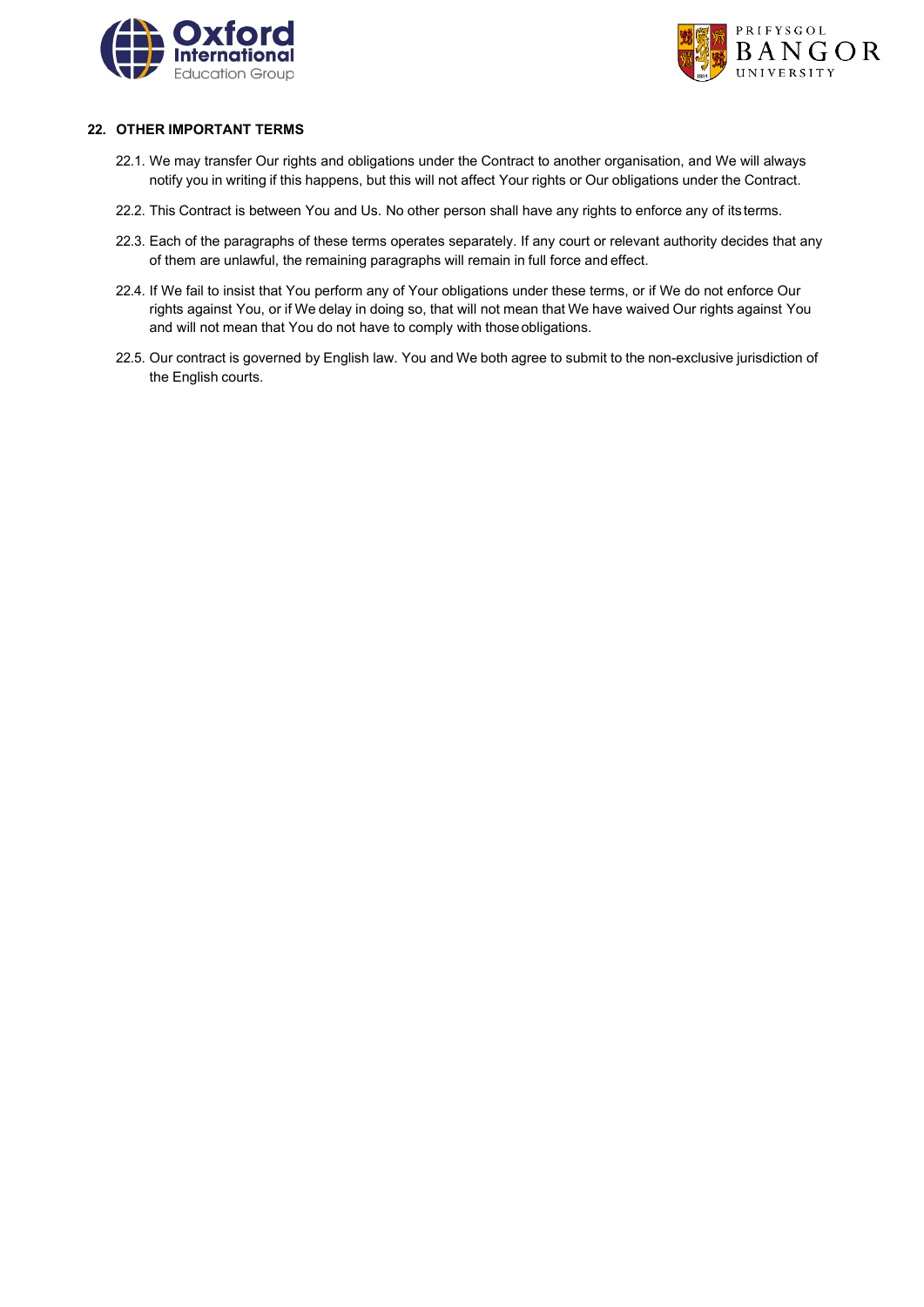



# **Appendix 1**

# **Cancellation Form**

**To:**

I hereby give notice that I cancel my contract for the supply of services on the [INSERT PROGRAMME TITLE] at BUIC.

**Offer letter dated:**

**Name of student:**

**Signature of student:**

**Date:**